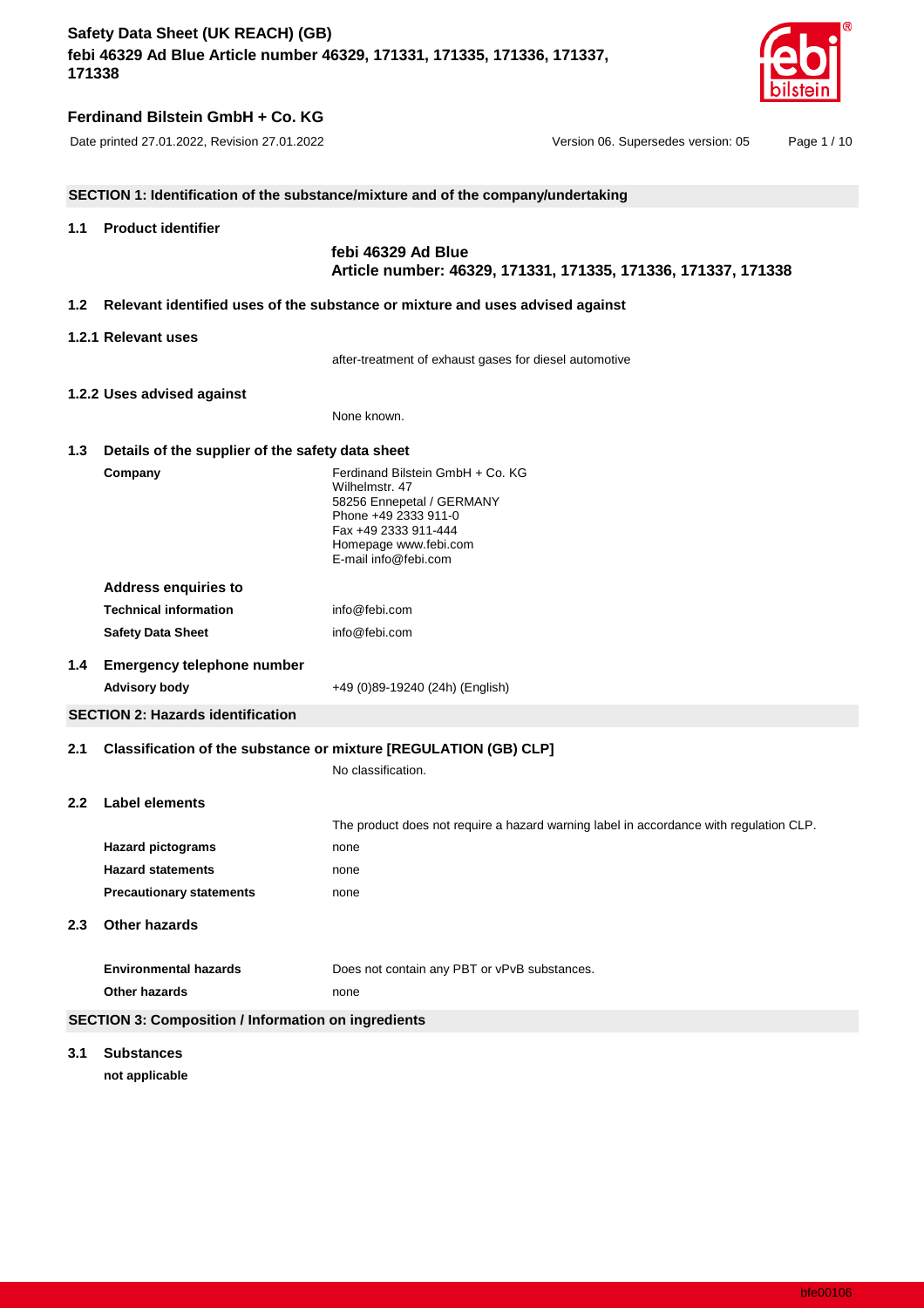



Date printed 27.01.2022, Revision 27.01.2022 Version 06. Supersedes version: 05 Page 2 / 10

## **3.2 Mixtures**

|     | The product is a mixture.                    |                                   |                                                                                                                                                                                                                                            |  |
|-----|----------------------------------------------|-----------------------------------|--------------------------------------------------------------------------------------------------------------------------------------------------------------------------------------------------------------------------------------------|--|
|     | Range [%] Substance                          |                                   |                                                                                                                                                                                                                                            |  |
|     | $60 - < 75$ Water                            |                                   |                                                                                                                                                                                                                                            |  |
|     |                                              |                                   | CAS: 7732-18-5, EINECS/ELINCS: 231-791-2                                                                                                                                                                                                   |  |
|     | $25 - 40$                                    | Urea                              |                                                                                                                                                                                                                                            |  |
|     |                                              |                                   | CAS: 57-13-6, EINECS/ELINCS: 200-315-5                                                                                                                                                                                                     |  |
|     | <b>Comment on component parts</b>            |                                   | No dangerous components.<br>All chemical substances in this material are included on or exempted from listing on the<br><b>IECSC</b> Inventory.<br>Substances of Very High Concern - SVHC: substances are not contained or are below 0.1%. |  |
|     | <b>SECTION 4: First aid measures</b>         |                                   |                                                                                                                                                                                                                                            |  |
| 4.1 |                                              | Description of first aid measures |                                                                                                                                                                                                                                            |  |
|     | <b>General information</b>                   |                                   | Take off contaminated clothing and wash before reuse.                                                                                                                                                                                      |  |
|     | Inhalation                                   |                                   | Ensure supply of fresh air.<br>In the event of symptoms seek medical treatment.                                                                                                                                                            |  |
|     | <b>Skin contact</b>                          |                                   | When in contact with the skin, clean with soap and water.<br>Consult a doctor if skin irritation persists.                                                                                                                                 |  |
|     | Eye contact                                  |                                   | Rinse cautiously with water for several minutes. Remove contact lenses, if present and easy<br>to do. Continue rinsing.<br>If eye irritation persists: Get medical advice/attention.                                                       |  |
|     | Ingestion                                    |                                   | Rinse out mouth and give plenty of water to drink.<br>In the event of symptoms seek medical treatment.                                                                                                                                     |  |
| 4.2 |                                              |                                   | Most important symptoms and effects, both acute and delayed                                                                                                                                                                                |  |
|     |                                              |                                   | None known.                                                                                                                                                                                                                                |  |
| 4.3 |                                              |                                   | Indication of any immediate medical attention and special treatment needed                                                                                                                                                                 |  |
|     |                                              |                                   | Treat symptomatically.<br>Forward this sheet to your doctor.                                                                                                                                                                               |  |
|     | <b>SECTION 5: Fire-fighting measures</b>     |                                   |                                                                                                                                                                                                                                            |  |
| 5.1 | <b>Extinguishing media</b>                   |                                   |                                                                                                                                                                                                                                            |  |
|     | Suitable extinguishing media                 |                                   | Product itself is non-combustible. Fire extinguishing method of surrounding areas must be<br>considered.                                                                                                                                   |  |
|     | Extinguishing media that must not<br>be used |                                   | Full water jet.                                                                                                                                                                                                                            |  |
| 5.2 |                                              |                                   | Special hazards arising from the substance or mixture                                                                                                                                                                                      |  |
|     |                                              |                                   | In the event of fire the following can be released:<br>Carbon monoxide (CO)<br>Nitrogen oxides (NOx).<br>Hydrogen cyanide (HCN).<br>Ammonia (NH3).                                                                                         |  |
| 5.3 | <b>Advice for firefighters</b>               |                                   |                                                                                                                                                                                                                                            |  |
|     |                                              |                                   | Use self-contained breathing apparatus.                                                                                                                                                                                                    |  |
|     |                                              |                                   | Fire residues and contaminated firefighting water must be disposed of in accordance within<br>the local regulations.                                                                                                                       |  |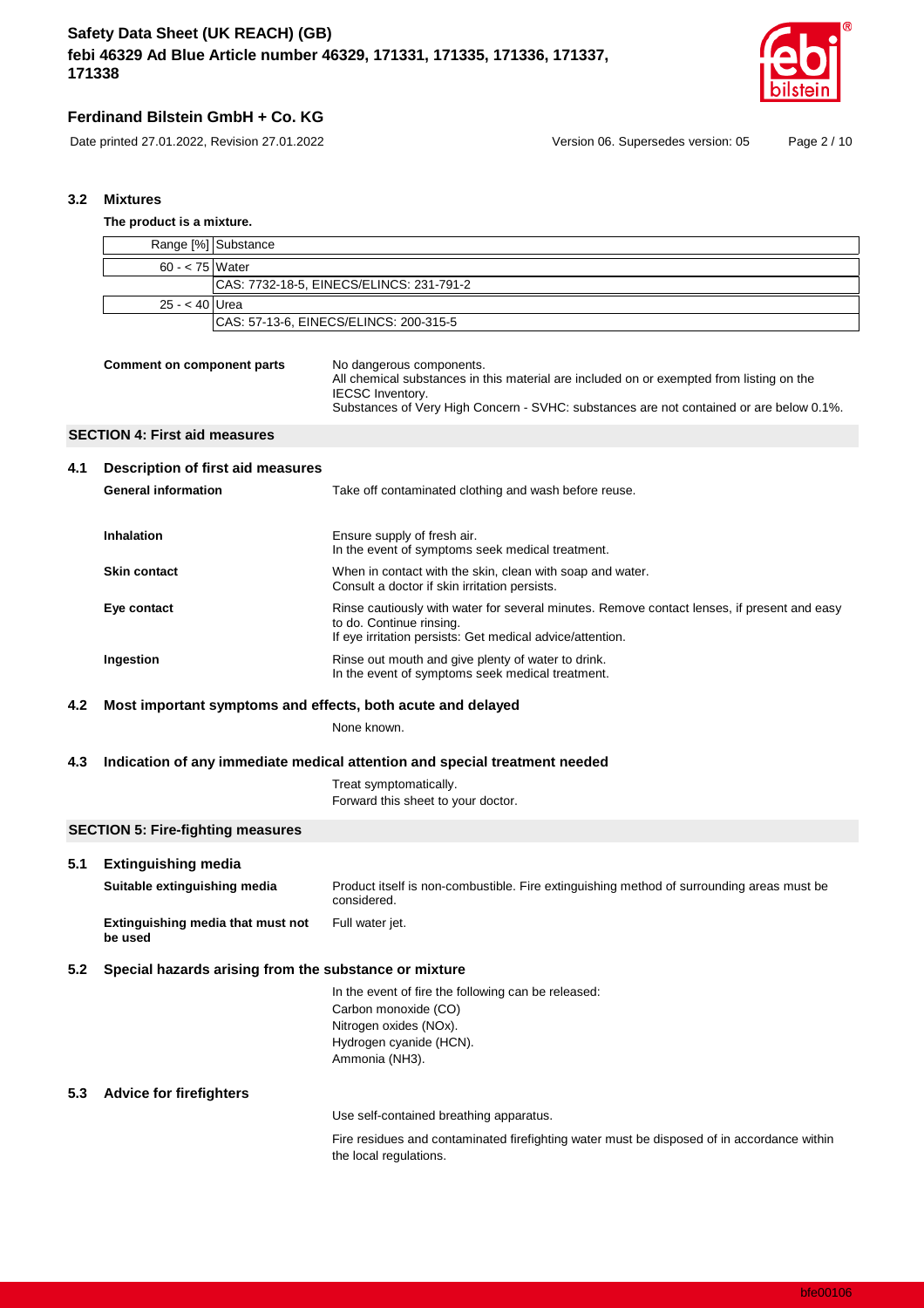

# **Ferdinand Bilstein GmbH + Co. KG**

Date printed 27.01.2022, Revision 27.01.2022 Version 06. Supersedes version: 05 Page 3 / 10

|     | <b>SECTION 6: Accidental release measures</b>                       |                                                                                                                                                                         |  |  |  |
|-----|---------------------------------------------------------------------|-------------------------------------------------------------------------------------------------------------------------------------------------------------------------|--|--|--|
| 6.1 | Personal precautions, protective equipment and emergency procedures |                                                                                                                                                                         |  |  |  |
|     |                                                                     | Use personal protective equipment.                                                                                                                                      |  |  |  |
| 6.2 | <b>Environmental precautions</b>                                    |                                                                                                                                                                         |  |  |  |
|     |                                                                     | Prevent spread over a wide area (e.g. by containment or oil barriers).<br>Do not discharge into the drains/surface waters/groundwater.                                  |  |  |  |
| 6.3 | Methods and material for containment and cleaning up                |                                                                                                                                                                         |  |  |  |
|     |                                                                     | Pick up with absorbent material (e.g. sand, sawdust, universal absorbent, diatomaceous<br>earth).<br>Dispose of absorbed material in accordance within the regulations. |  |  |  |
| 6.4 | <b>Reference to other sections</b>                                  |                                                                                                                                                                         |  |  |  |
|     |                                                                     | See SECTION 8+13                                                                                                                                                        |  |  |  |
|     | <b>SECTION 7: Handling and storage</b>                              |                                                                                                                                                                         |  |  |  |
| 7.1 | <b>Precautions for safe handling</b>                                |                                                                                                                                                                         |  |  |  |
|     |                                                                     | The normal safety precautions for handling chemicals must be observed.                                                                                                  |  |  |  |
|     |                                                                     | Wash hands before breaks and after work.                                                                                                                                |  |  |  |
|     |                                                                     | Do not eat, drink or smoke when using this product.                                                                                                                     |  |  |  |
|     |                                                                     | Keep away from food and drink.                                                                                                                                          |  |  |  |
|     |                                                                     | Take off contaminated clothing and wash before reuse.                                                                                                                   |  |  |  |
| 7.2 | Conditions for safe storage, including any incompatibilities        |                                                                                                                                                                         |  |  |  |
|     |                                                                     | Do not store together with oxidizing agents.                                                                                                                            |  |  |  |
|     |                                                                     | Keep container tightly closed and store it at a well-ventilated place.                                                                                                  |  |  |  |
|     |                                                                     | Recommended storage temperature: -10 - 25 °C                                                                                                                            |  |  |  |
|     |                                                                     | Keep in a cool place. Store in a dry place.                                                                                                                             |  |  |  |
|     |                                                                     | Do not keep at temperatures above 35 °C.<br>Do not keep at temperatures below - 11 °C.                                                                                  |  |  |  |
|     |                                                                     |                                                                                                                                                                         |  |  |  |

## **7.3 Specific end use(s)**

See product use, SECTION 1.2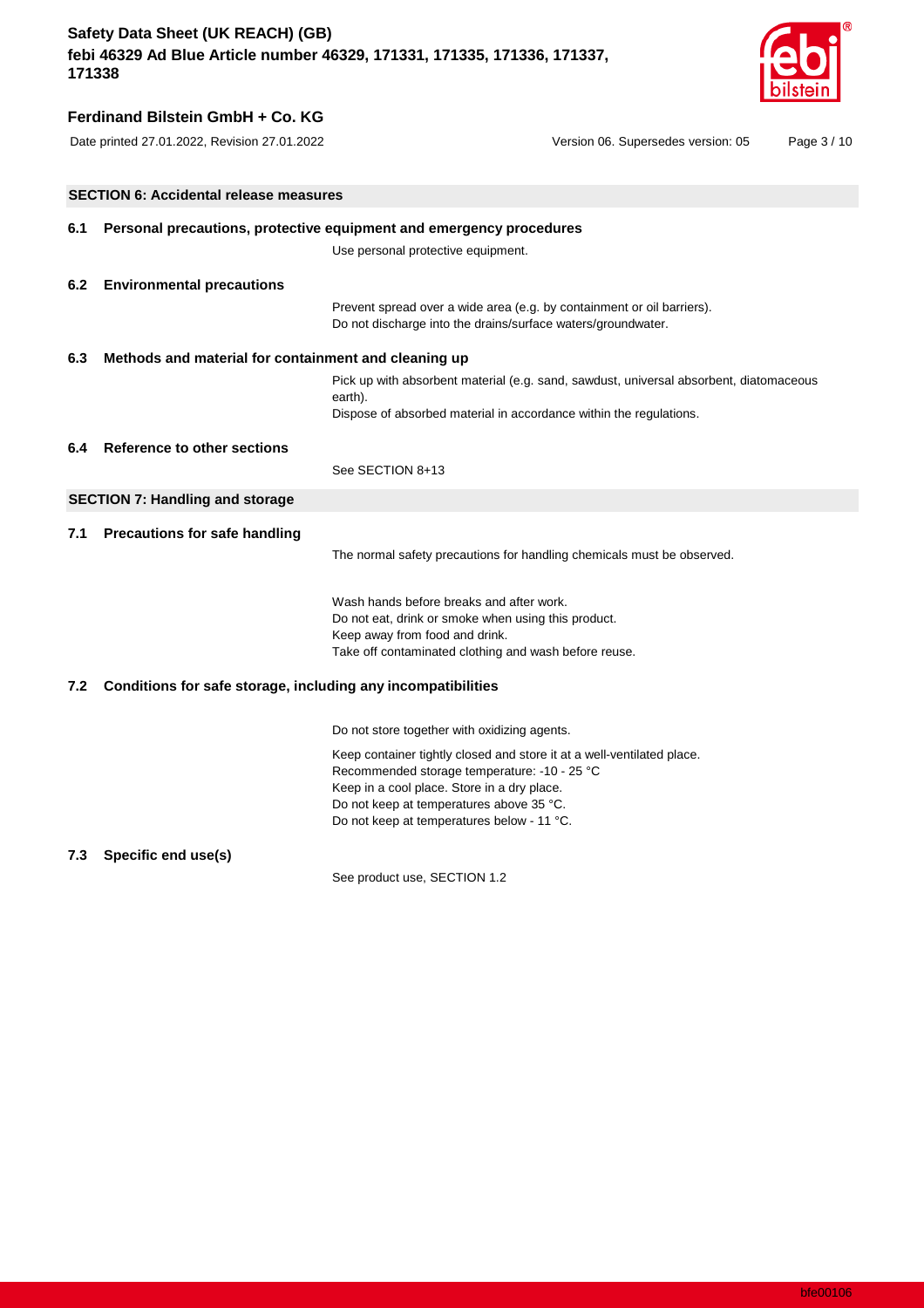

# **Ferdinand Bilstein GmbH + Co. KG**

**SECTION 8: Exposure controls / personal protection**

# **8.1 Control parameters**

**Ingredients with occupational exposure limits to be monitored (GB)**

not applicable

## **DNEL**

| Substance                                                                                   |  |
|---------------------------------------------------------------------------------------------|--|
| Urea, CAS: 57-13-6                                                                          |  |
| worker, inhalative, Long-term - systemic effects, 292 mg/m <sup>3</sup> (AF=12)             |  |
| worker, dermal, Long-term - systemic effects, 580 mg/kg bw/d (AF=12)                        |  |
| general population, oral, Long-term - systemic effects, 42 mg/kg bw/d (AF=12)               |  |
| general population, dermal, Long-term - systemic effects, 580 mg/kg bw/d (AF=12)            |  |
| general population, inhalative, Long-term - systemic effects, 125 mg/m <sup>3</sup> (AF=12) |  |

### **PNEC**

| Substance                                |
|------------------------------------------|
| Urea, CAS: 57-13-6                       |
| seawater, $0.047$ mg/L (AF=1000)         |
| freshwater, $0.47 \text{ mg/L}$ (AF=100) |

## **8.2 Exposure controls**

| Additional advice on system design                             | Ensure adequate ventilation on workstation.                                                                                                                                                                                                                                                         |
|----------------------------------------------------------------|-----------------------------------------------------------------------------------------------------------------------------------------------------------------------------------------------------------------------------------------------------------------------------------------------------|
| Eye protection                                                 | Safety glasses. (EN 166:2001)                                                                                                                                                                                                                                                                       |
| <b>Hand protection</b>                                         | The details concerned are recommendations. Please contact the glove supplier for further<br>information.<br>0.4 mm: Nitrile rubber, >120 min (EN 374-1/-2/-3).<br>0.7 mm: butyl rubber, $> 120$ min (EN 374)                                                                                        |
| <b>Skin protection</b>                                         | Not required under normal conditions.                                                                                                                                                                                                                                                               |
| Other                                                          | Personal protective equipment should be selected specifically for the working place,<br>depending on concentration and quantity handled. The resistance of this equipment to<br>chemicals should be ascertained with the respective supplier.<br>Avoid prolonged and/or repeated contact with skin. |
| <b>Respiratory protection</b>                                  | Not required under normal conditions.                                                                                                                                                                                                                                                               |
| <b>Thermal hazards</b>                                         | No information available.                                                                                                                                                                                                                                                                           |
| Delimitation and monitoring of the<br>environmental exposition | Protect the environment by applying appropriate control measures to prevent or limit<br>emissions.                                                                                                                                                                                                  |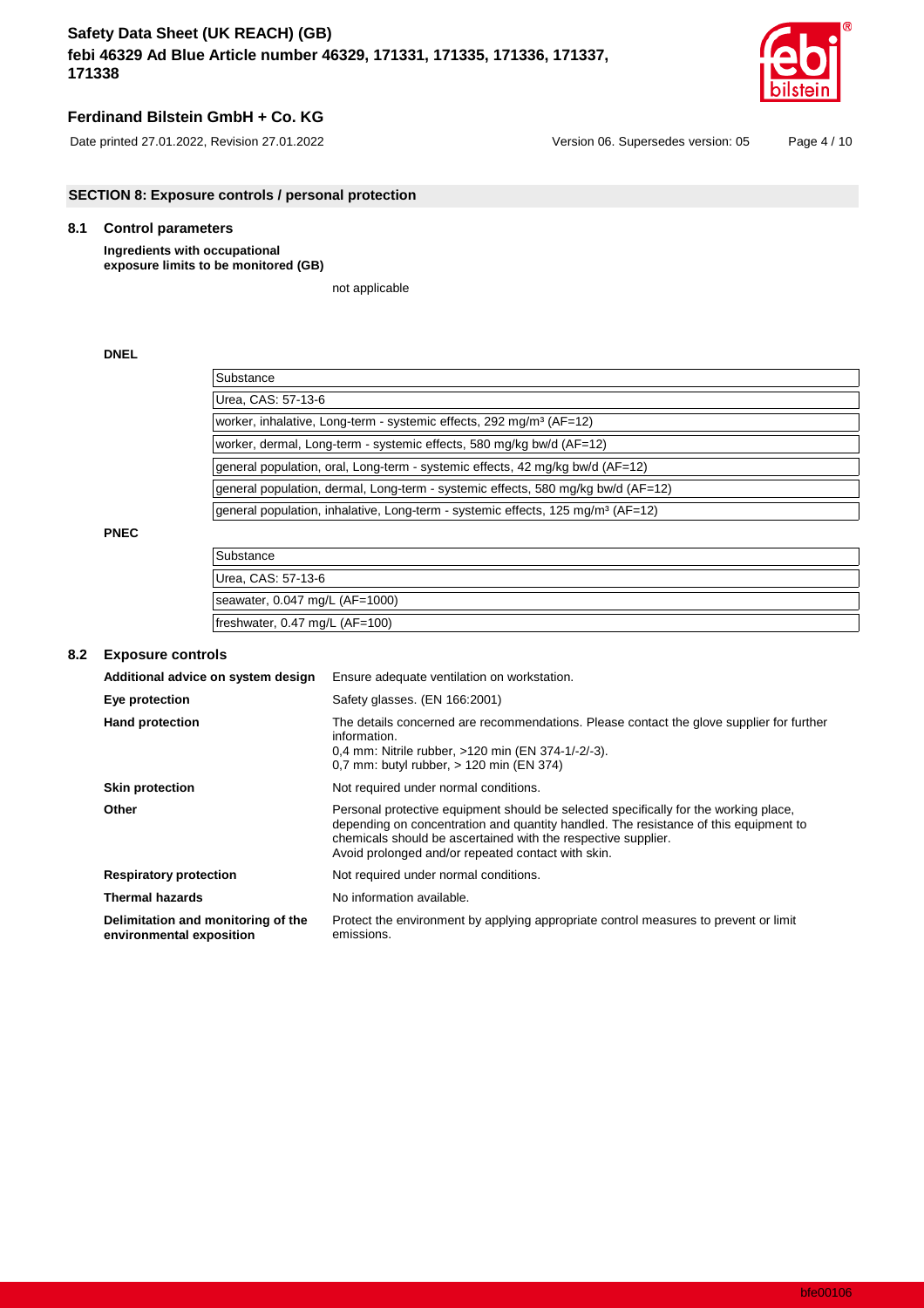

## **Ferdinand Bilstein GmbH + Co. KG**

Date printed 27.01.2022, Revision 27.01.2022 Version 06. Supersedes version: 05 Page 5 / 10

| <b>SECTION 9: Physical and chemical properties</b> |  |  |
|----------------------------------------------------|--|--|
|----------------------------------------------------|--|--|

# **9.1 Information on basic physical and chemical properties**

| <b>Physical state</b>                         | liquid                          |
|-----------------------------------------------|---------------------------------|
| Color                                         | colourless                      |
| Odor                                          | ammoniac-like                   |
| <b>Odour threshold</b>                        | No information available.       |
| pH-value                                      | $9 - 10$                        |
| pH-value [1%]                                 | No information available.       |
| <b>Boiling point [°C]</b>                     | ca. 100                         |
| Flash point [°C]                              | not applicable                  |
| Flammability (solid, gas) [°C]                | not applicable                  |
| Lower explosion limit                         | not applicable                  |
| <b>Upper explosion limit</b>                  | not applicable                  |
| <b>Oxidising properties</b>                   | no                              |
| Vapour pressure/gas pressure [kPa]            | 2,3(20 °C)                      |
| Density [g/cm <sup>3</sup> ]                  | 1,087 - 1,093 (20 °C / 68,0 °F) |
| <b>Relative density</b>                       | not determined                  |
| Bulk density [kg/m <sup>3</sup> ]             | not applicable                  |
| Solubility in water                           | completely miscible             |
| <b>Solubility other solvents</b>              | No information available.       |
| Partition coefficient [n-octanol/water] -1,73 |                                 |
| Kinematic viscosity                           | 2,5 mPa.s (20 °C)               |
| <b>Relative vapour density</b>                | No information available.       |
| <b>Evaporation speed</b>                      | No information available.       |
| Melting point [°C]                            | ca. -11                         |
| <b>Auto-ignition temperature</b>              | not applicable                  |
| Decomposition temperature [°C]                | No information available.       |
| <b>Particle characteristics</b>               | No information available.       |
|                                               |                                 |

### **9.2 Other information**

none

## **SECTION 10: Stability and reactivity**

#### **10.1 Reactivity**

No dangerous reactions known if used as directed.

## **10.2 Chemical stability**

Stable under normal ambient conditions (ambient temperature).

### **10.3 Possibility of hazardous reactions**

Reactions with strong alkalies and oxidizing agents.

### **10.4 Conditions to avoid**

See SECTION 7.2. Strong heating.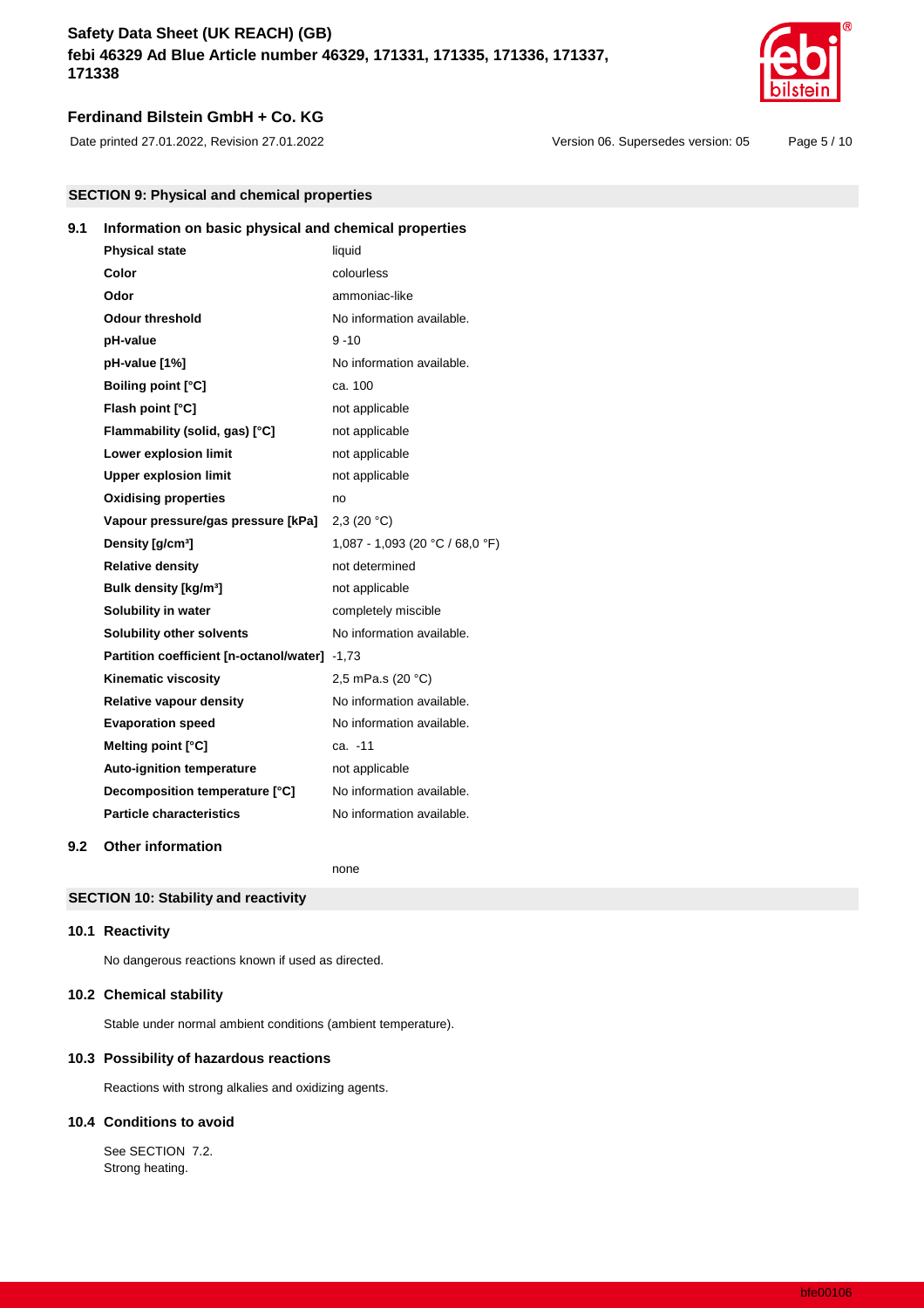

## **Ferdinand Bilstein GmbH + Co. KG**

### **10.5 Incompatible materials**

Strong oxidizing agent.

## **10.6 Hazardous decomposition products**

In the case of heating following (decomposition) products may occure: Ammonia. Nitrous oxides (NOx).

## **SECTION 11: Toxicological information**

### **11.1 Information on hazard classes as defined in Regulation (EC) No 1272/2008**

### **Acute oral toxicity**

| ATE-mix, oral, 14 300 mg/kg bw |  |  |
|--------------------------------|--|--|
|                                |  |  |

Substance Urea, CAS: 57-13-6 LD50, oral, Rat, 14300 mg/kg

#### **Acute dermal toxicity**

| Substance                              |  |
|----------------------------------------|--|
| Urea, CAS: 57-13-6                     |  |
| LD50, dermal, Rat, 8200 mg/kg (IUCLID) |  |

| Acute inhalational toxicity                           |                                                                                                                                                                                                                                                   |
|-------------------------------------------------------|---------------------------------------------------------------------------------------------------------------------------------------------------------------------------------------------------------------------------------------------------|
| Serious eye damage/irritation                         | Based on the available information, the classification criteria are not fulfilled.                                                                                                                                                                |
| Skin corrosion/irritation                             | Based on the available information, the classification criteria are not fulfilled.                                                                                                                                                                |
| Respiratory or skin sensitisation                     | Based on the available information, the classification criteria are not fulfilled.                                                                                                                                                                |
| Specific target organ toxicity -<br>single exposure   | Based on the available information, the classification criteria are not fulfilled.                                                                                                                                                                |
| Specific target organ toxicity -<br>repeated exposure | Based on the available information, the classification criteria are not fulfilled.                                                                                                                                                                |
| <b>Mutagenicity</b>                                   | Based on the available information, the classification criteria are not fulfilled.                                                                                                                                                                |
| <b>Reproduction toxicity</b>                          | Based on the available information, the classification criteria are not fulfilled.                                                                                                                                                                |
| Carcinogenicity                                       | Based on the available information, the classification criteria are not fulfilled.                                                                                                                                                                |
| <b>Aspiration hazard</b>                              | Based on the available information, the classification criteria are not fulfilled.                                                                                                                                                                |
| <b>General remarks</b>                                |                                                                                                                                                                                                                                                   |
|                                                       | Toxicological data of complete product are not available.<br>The toxicity data listed pertaining to the ingredients are intended for those working in the<br>medicinal professions, experts for occupational health and safety and toxicologists. |
| Information on other hazards                          |                                                                                                                                                                                                                                                   |
| Endessine diesunting preparties                       | No information ovailable                                                                                                                                                                                                                          |

**11.2 Information on other hazards Endocrine disrupting properties** No information available. **Other information** none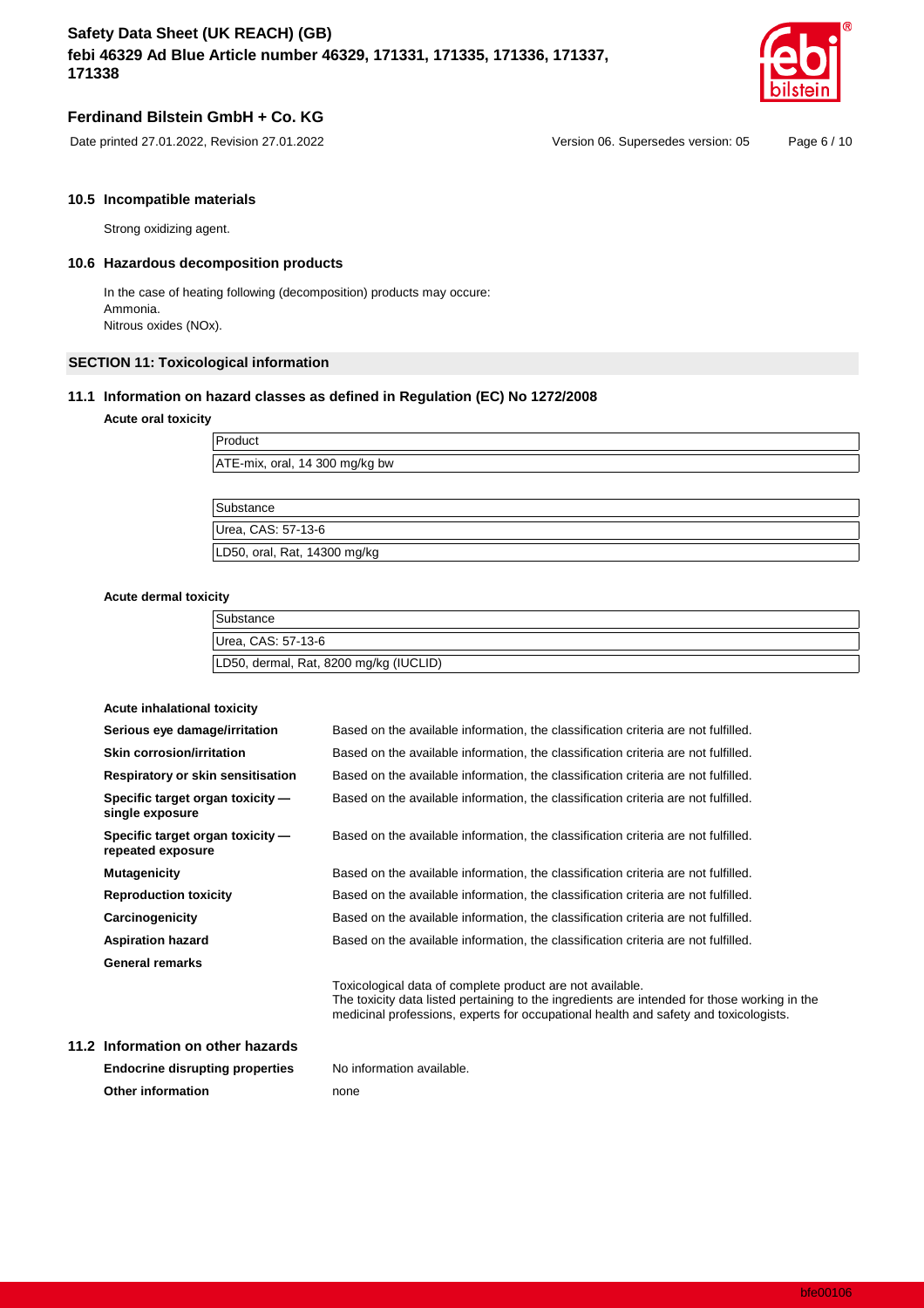

## **Ferdinand Bilstein GmbH + Co. KG**

## **SECTION 12: Ecological information**

## **12.1 Toxicity**

| Product                                                                            |
|------------------------------------------------------------------------------------|
| Based on the available information, the classification criteria are not fulfilled. |
|                                                                                    |
| Substance                                                                          |
| Urea, CAS: 57-13-6                                                                 |
| Pseudomonas putida, > 10000 mg/l /16h                                              |
| Scenedesmus quadricauda (algea), > 10000 mg/l /8d                                  |
| LC50, Leuciscus idus, > 6810 mg/l (DIN 38412)                                      |
| LC50, (96h), fish, 12000 mg/l (IUCLID)                                             |
| EC50, (48h), Daphnia magna, > 10000 mg/l (Lit.)                                    |

### **12.2 Persistence and degradability**

| <b>Behaviour in environment</b><br>compartments |                           |
|-------------------------------------------------|---------------------------|
| Behaviour in sewage plant                       | No information available. |
| <b>Biological degradability</b>                 | Biodegradable.            |

### **12.3 Bioaccumulative potential**

Accumulation in organisms is not expected.

### **12.4 Mobility in soil**

No information available.

### **12.5 Results of PBT and vPvB assessment**

Based on all available information not to be classified as PBT or vPvB respectively.

### **12.6 Endocrine disrupting properties**

No information available.

### **12.7 Other adverse effects**

Ecological data of complete product are not available. The toxicity data pertaining to the ingredients were supplied by the manufacturers of raw materials.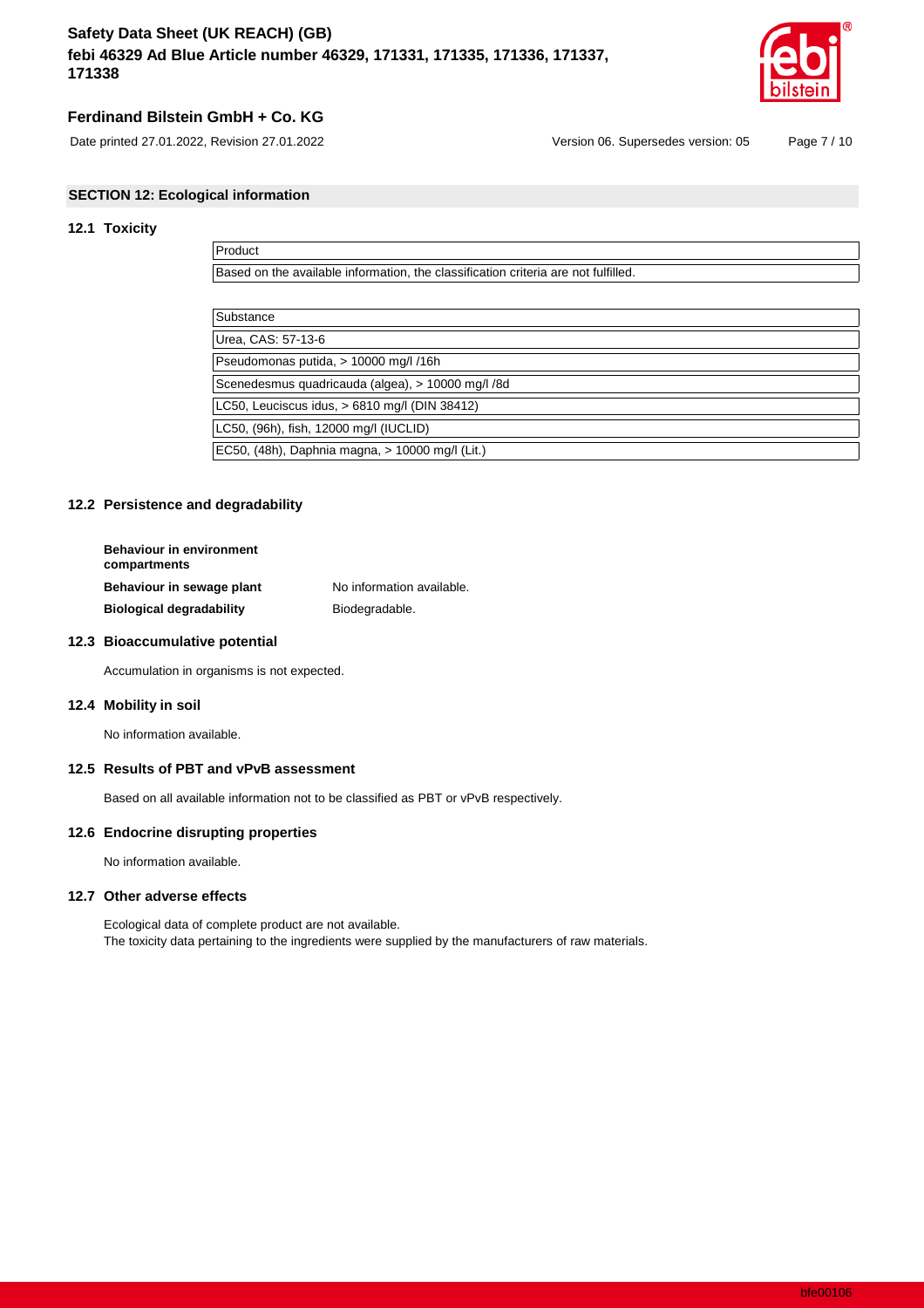

## **Ferdinand Bilstein GmbH + Co. KG**

Date printed 27.01.2022, Revision 27.01.2022 Version 06. Supersedes version: 05 Page 8 / 10

## **SECTION 13: Disposal considerations**

## **13.1 Waste treatment methods**

Waste material must be disposed of in accordance with the Directive on waste 2008/98/EC as well as other national and local regulations. It is not possible to determine a waste code for this product in accordance with the European Waste Catalogue (EWC) since it is only possible to classify it according to how it is used by the customer. The waste code is to be determined within the EU in liaison with the waste-disposal operator.

| <b>Product</b>                                                                   |                                                                                                                      |
|----------------------------------------------------------------------------------|----------------------------------------------------------------------------------------------------------------------|
|                                                                                  | Coordinate disposal with the disposal contractor/authorities if necessary.                                           |
| Waste no. (recommended)                                                          | 070199                                                                                                               |
| <b>Contaminated packaging</b>                                                    |                                                                                                                      |
|                                                                                  | Uncontaminated packaging may be taken for recycling.<br>Contaminated packing should be disposed of as product waste. |
| Waste no. (recommended)                                                          | 150102                                                                                                               |
| <b>SECTION 14: Transport information</b>                                         |                                                                                                                      |
| 14.1 UN number or ID number                                                      |                                                                                                                      |
| Transport by land according to<br><b>ADR/RID</b>                                 | not applicable                                                                                                       |
| <b>Inland navigation (ADN)</b>                                                   | not applicable                                                                                                       |
| Marine transport in accordance with not applicable<br><b>IMDG</b>                |                                                                                                                      |
| Air transport in accordance with IATA not applicable                             |                                                                                                                      |
| 14.2 UN proper shipping name<br>Transport by land according to<br><b>ADR/RID</b> | NO DANGEROUS GOODS                                                                                                   |
| Inland navigation (ADN)                                                          | NO DANGEROUS GOODS                                                                                                   |
| <b>IMDG</b>                                                                      | Marine transport in accordance with  NOT CLASSIFIED AS "DANGEROUS GOODS"                                             |
|                                                                                  | Air transport in accordance with IATA NOT CLASSIFIED AS "DANGEROUS GOODS"                                            |
| 14.3 Transport hazard class(es)                                                  |                                                                                                                      |
| Transport by land according to<br><b>ADR/RID</b>                                 | not applicable                                                                                                       |
| Inland navigation (ADN)                                                          | not applicable                                                                                                       |
| Marine transport in accordance with not applicable<br><b>IMDG</b>                |                                                                                                                      |
|                                                                                  |                                                                                                                      |

**Air transport in accordance with IATA** not applicable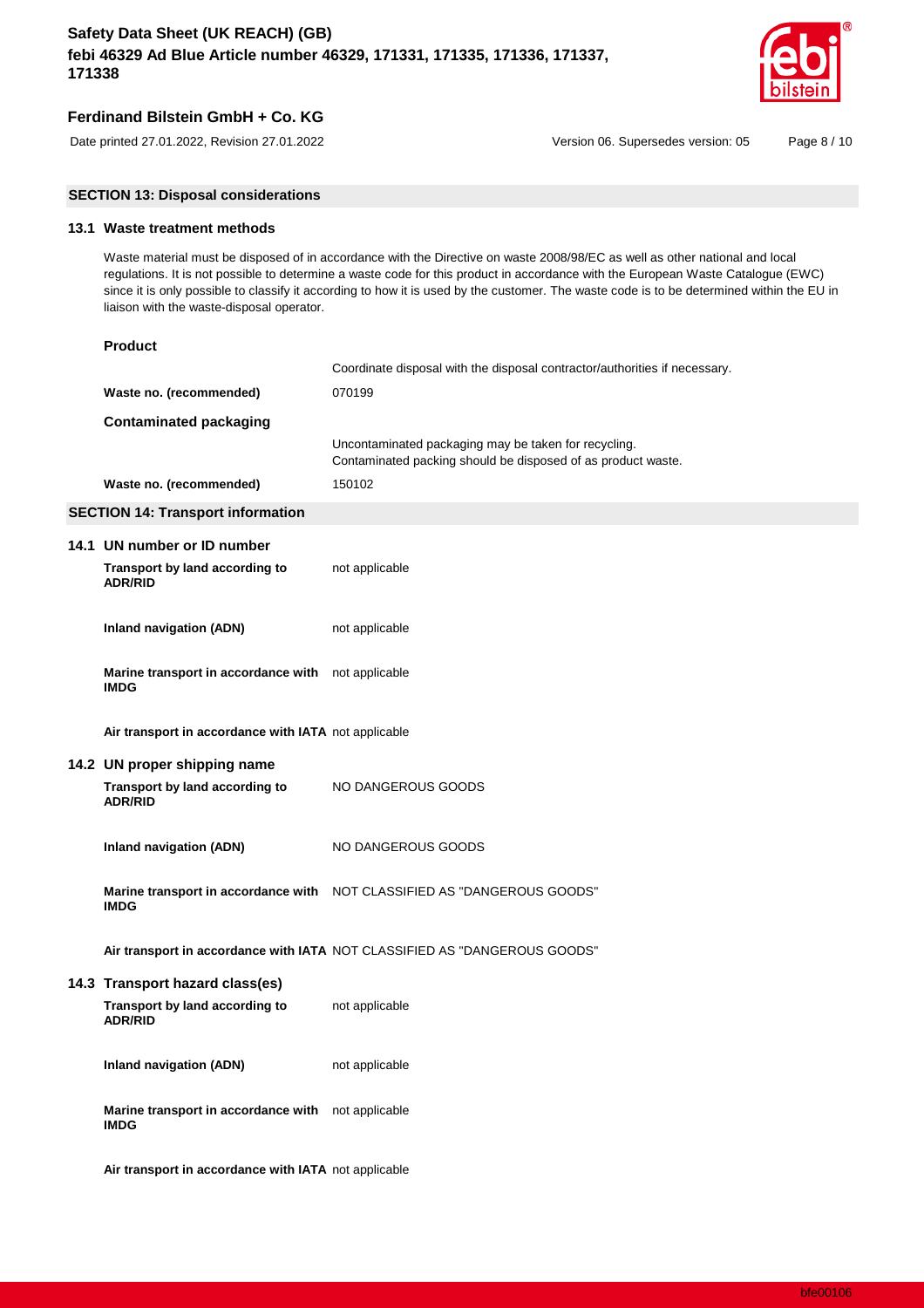

## **Ferdinand Bilstein GmbH + Co. KG**

| 14.4 Packing group<br>Transport by land according to<br><b>ADR/RID</b>         | not applicable |
|--------------------------------------------------------------------------------|----------------|
| Inland navigation (ADN)                                                        | not applicable |
| Marine transport in accordance with<br><b>IMDG</b>                             | not applicable |
| Air transport in accordance with IATA not applicable                           |                |
| 14.5 Environmental hazards<br>Transport by land according to<br><b>ADR/RID</b> | no             |
| Inland navigation (ADN)                                                        | no             |
| Marine transport in accordance with<br><b>IMDG</b>                             | no             |
| Air transport in accordance with IATA no                                       |                |

## **14.6 Special precautions for user**

Relevant information under SECTION 6 to 8.

### **14.7 Maritime transport in bulk according to IMO instruments**

not applicable

## **SECTION 15: Regulatory information**

|                                                 | 15.1 Safety, health and environmental regulations/legislation specific for the substance or mixture                                                                                    |  |  |
|-------------------------------------------------|----------------------------------------------------------------------------------------------------------------------------------------------------------------------------------------|--|--|
| <b>EEC-REGULATIONS</b>                          | 2008/98/EC 2000/532/EC); 2010/75/EU; 2004/42/EC; (EC) 648/2004; (EC) 1907/2006<br>(REACH); (EU) 1272/2008; 75/324/EEC ((EC) 2016/2037); (EU) 2020/878; (EU) 2016/131;<br>(EU) 517/2014 |  |  |
| <b>TRANSPORT-REGULATIONS</b>                    | ADR (2021); IMDG-Code (2021, 40. Amdt.); IATA-DGR (2021)                                                                                                                               |  |  |
| <b>NATIONAL REGULATIONS (GB):</b>               | EH40/2005 Workplace exposure limits (Second edition, published December 2011); UK<br>REACH: GB CLP.                                                                                    |  |  |
| - Observe employment restrictions<br>for people | no                                                                                                                                                                                     |  |  |
| - VOC (2010/75/CE)                              | $0\%$                                                                                                                                                                                  |  |  |
| 15.2 Chemical safety assessment                 |                                                                                                                                                                                        |  |  |

For this product a chemical safety assessment has not been carried out.